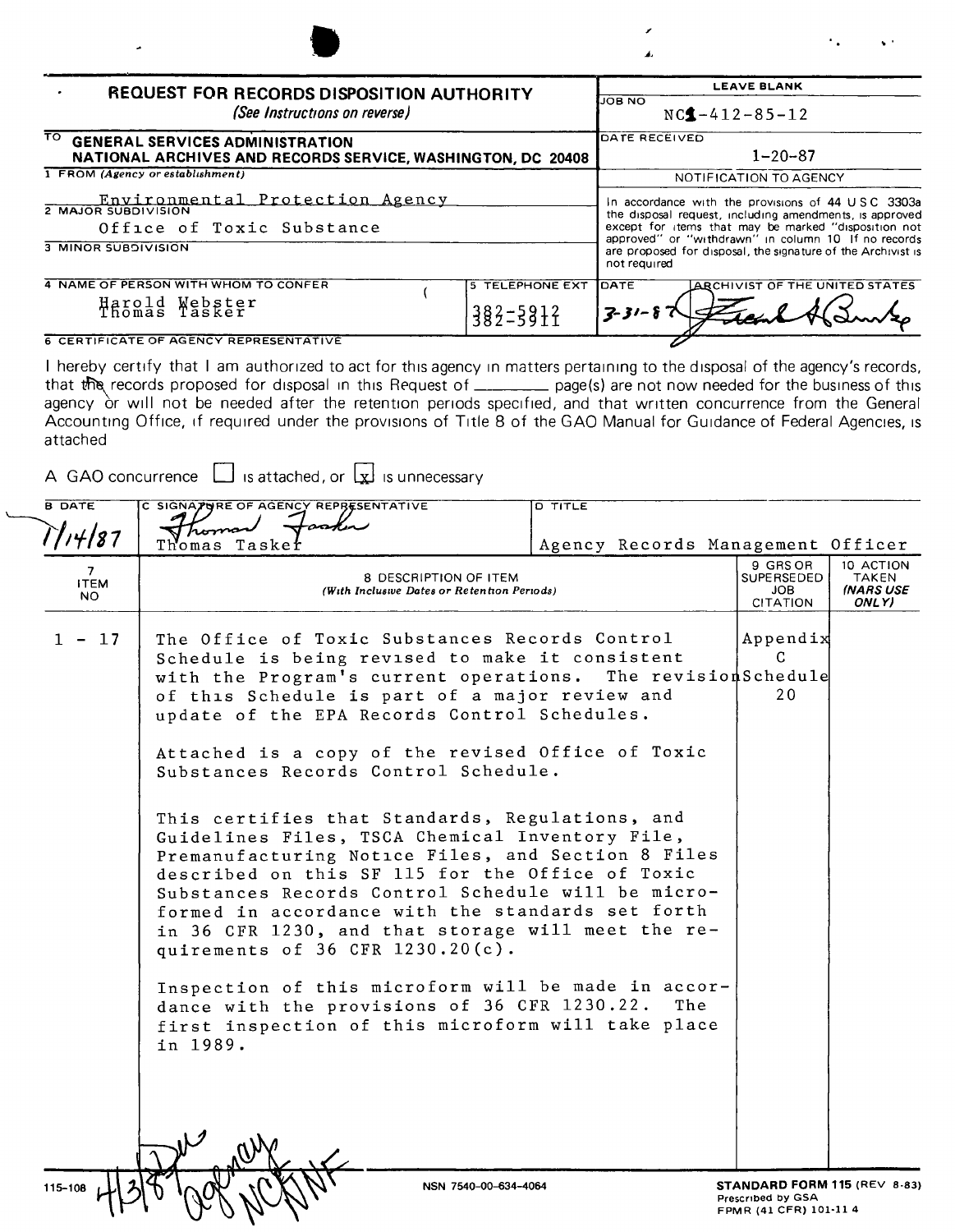|                                    | U.S. ENVIRONMENTAL PROTECTION AGENCY-RECORDS CONTROL SCHEDULES                                                                                                                                                                                                                                                                                                                                                                                                                                                                                                                                                                                                                                                                                                                                                                 |                                                                                                                                                                                                                                                                                                                                                                                                                                                                                                                                                                                                                                                                                                                                                                       | SCHED NO                  |
|------------------------------------|--------------------------------------------------------------------------------------------------------------------------------------------------------------------------------------------------------------------------------------------------------------------------------------------------------------------------------------------------------------------------------------------------------------------------------------------------------------------------------------------------------------------------------------------------------------------------------------------------------------------------------------------------------------------------------------------------------------------------------------------------------------------------------------------------------------------------------|-----------------------------------------------------------------------------------------------------------------------------------------------------------------------------------------------------------------------------------------------------------------------------------------------------------------------------------------------------------------------------------------------------------------------------------------------------------------------------------------------------------------------------------------------------------------------------------------------------------------------------------------------------------------------------------------------------------------------------------------------------------------------|---------------------------|
|                                    | TITLE OF SCHEDULE                                                                                                                                                                                                                                                                                                                                                                                                                                                                                                                                                                                                                                                                                                                                                                                                              | COVERAGE OF SCHEDULE                                                                                                                                                                                                                                                                                                                                                                                                                                                                                                                                                                                                                                                                                                                                                  |                           |
| OFFICE OF TOXIC SUBSTANCES RECORDS |                                                                                                                                                                                                                                                                                                                                                                                                                                                                                                                                                                                                                                                                                                                                                                                                                                | APPLICABLE HEADQUARTERS OFFICE                                                                                                                                                                                                                                                                                                                                                                                                                                                                                                                                                                                                                                                                                                                                        |                           |
| <b>ITEM</b>                        | NAME AND DESCRIPTION OF RECORD/FILE                                                                                                                                                                                                                                                                                                                                                                                                                                                                                                                                                                                                                                                                                                                                                                                            | RETENTION PERIOD AND DISPOSITION                                                                                                                                                                                                                                                                                                                                                                                                                                                                                                                                                                                                                                                                                                                                      |                           |
| 1.1                                | Controlled and Major Correspondence of the Assistant<br>Administrator for Toxic Substances. Includes copies<br>of controlled and major correspondence signed by the<br>Assistant Administrator. The correspondence significantly<br>documents the program activities and was processed under<br>special handling control procedures because of the impor-<br>tance of the letters or time requirements of replies.<br>Records consist of copies of incoming letters, copies of<br>the responses, and enclosures.                                                                                                                                                                                                                                                                                                               | Retention: Permanent.<br>Disposition: Break file at end of year. Keep in<br>office current plus 1 additional year, then trans-<br>fer to the FRC. Keep in FRC for 10 years, then<br>offer to National Archives in five year blocks.                                                                                                                                                                                                                                                                                                                                                                                                                                                                                                                                   |                           |
| 2.                                 | General Correspondence of the Assistant Administrator for<br>Toxic Substances. Includes copies of non-controlled<br>(routine) correspondence. Records consist of incoming<br>letters and enclosures.                                                                                                                                                                                                                                                                                                                                                                                                                                                                                                                                                                                                                           | Retention: Retain 5 years.<br>Disposition: Break file at end of year. Keep in<br>office office 1 year, then transfer to FRC.<br>Destroy when 5 years old.                                                                                                                                                                                                                                                                                                                                                                                                                                                                                                                                                                                                             |                           |
| 4.1<br>5.1                         | Program Development File. Consists of records related to<br>the development of the Office of Toxic Substances policies<br>and programs. Records consist of correspondence, issue<br>papers and reports relative to major policy, strategy,<br>program control, research priorities, legislative<br>priorities, and other related records.<br>Program Management File. Consists of records related to<br>the management and administrative support of each unit of<br>the Office of Toxic Substances. Records consist of<br>program planning and implementation, personnel needs,<br>work accomplishments, budgetary materials, and other<br>program management activities.<br>Speeches by Assistant Administrator or Staff. Speeches<br>prepared for delivery at civic functions and professional<br>conferences and meetings. | Retention: Permanent.<br>Disposition: Break file at end of 2 years. Keep<br>in office 4 years, then transfer to the FRC.<br>Keep in FRC for 20 years, then ofter to the<br>National Archives in five year blocks.<br>Retention: Retain 5 years.<br>Disposition: Break file at end of year. Keep<br>in office I year, then transfer to the FRC.<br>Destroy when 5 years old.<br>Retention:<br>Record Copy. Permanent.<br>а.<br>b. Information Copies. Retain 1 year.<br>Disposition:<br>a. Record Copy. Break file after presentation:<br>Keep in office 5 year, then transfer to the<br>FRC. Keep in FRC 5 years, then transfer to<br>the National Archives in five year blocks.<br>b. Information Copies: Destroy when 1 year o 1d<br>or sooner if no longer needed. | RECORDS MANAGEMENT MANUAL |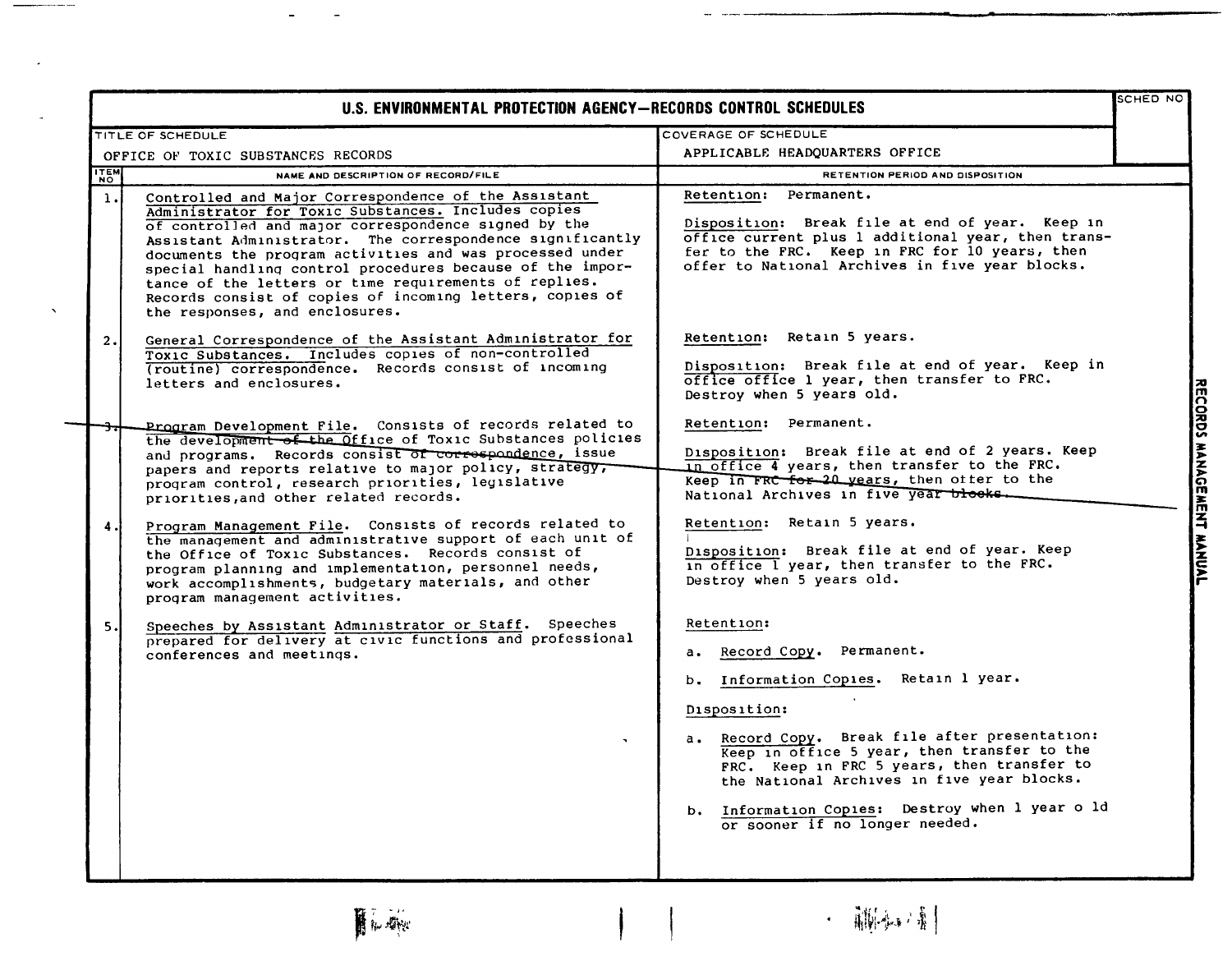|                    | U.S. ENVIRONMENTAL PROTECTION AGENCY-RECORDS CONTROL SCHEDULES                                                                                                                                                                                                                                                                                                                                                                                                                                                                                                |                                                                                                                                                                                                                                                                                                                                                                                                                                                                                                             | <b>SCHED NO</b>           |
|--------------------|---------------------------------------------------------------------------------------------------------------------------------------------------------------------------------------------------------------------------------------------------------------------------------------------------------------------------------------------------------------------------------------------------------------------------------------------------------------------------------------------------------------------------------------------------------------|-------------------------------------------------------------------------------------------------------------------------------------------------------------------------------------------------------------------------------------------------------------------------------------------------------------------------------------------------------------------------------------------------------------------------------------------------------------------------------------------------------------|---------------------------|
|                    | TITLE OF SCHEDULE                                                                                                                                                                                                                                                                                                                                                                                                                                                                                                                                             | COVERAGE OF SCHEDULE                                                                                                                                                                                                                                                                                                                                                                                                                                                                                        |                           |
| <b>ITEM</b><br>NO. | OFFICE OF TOXIC SUBSTANCES RECORDS<br>NAME AND DESCRIPTION OF RECORD/FILE                                                                                                                                                                                                                                                                                                                                                                                                                                                                                     | APPLICABLE HEADOUARTERS OFFICE<br>RETENTION PERIOD AND DISPOSITION                                                                                                                                                                                                                                                                                                                                                                                                                                          |                           |
| 6.                 | Contracts and Grants File. Documentation relating to the<br>award of contracts and grants with consulting firms and<br>universities for conducting research concerning testing<br>methods, chemical properties, and environmental levels of<br>toxic substances. Records consist of proposals and scope<br>of work, signed agreement, quarterly or monthly progress<br>reports, vouchers and other financial documents, and<br>other related records.                                                                                                         | Retention: Retain 6 years after completion.<br>Disposition: Break file upon completion of<br>project. Keep in office 2 years, then trans-<br>fer to the FRC. Destroy when 6 years old.                                                                                                                                                                                                                                                                                                                      |                           |
| 7.                 | Freedom of Information Response File. Includes copies of<br>incoming requests for information under the Freedom of<br>Information Act, copies of replies, and copies of any<br>interagency memoranda concerning the request. Note: this<br>file does not contain the Program's official record of<br>information being requested.                                                                                                                                                                                                                             | Retention: Retain 2 years.<br>Disposition: Break file at end of year. Keep<br>in office current plus 1 additional year.<br>Destroy when 2 years old.                                                                                                                                                                                                                                                                                                                                                        |                           |
| 8.                 | Final Report Resulting from Contractor or Grantee Studies<br>and Services. Includes printed final copies of reports<br>submitted by contractors and grantees.                                                                                                                                                                                                                                                                                                                                                                                                 | Retention:<br>a. Record or Master Copy. Retain 20 years.<br>b. Information Copies. Retain 1 year.<br>Disposition:                                                                                                                                                                                                                                                                                                                                                                                           | RECORDS MANAGEMENT MANUAL |
| 9.                 | Toxic Substances Reference Files. A collection of source<br>materials on various chemical substances having toxic pro-<br>perties: Information used for general reference and as<br>basis for program decisions in development of requisitions.<br>testing methods, research priorities, etc. Records<br>consist of journal articles or technical reports showing'<br>physical/chemical data, application and use of the<br>chemicals, health impacts, ecological impacts, methods<br>of sampling and analysis, control techniques, and other<br>information. | a. Record or Master Copy. Keep in office for<br>1 year, then transfer to the FRC. Destroy<br>when 20 years old.<br>b. Information Copies. Destroy or transfer to<br>the National Technical Information Service<br>after 1 year or sooner 1f not needed for<br>reference.<br>Retention: Retain 15 years.<br>Disposition: Review in office every 5 years,<br>keeping records of continuing value and<br>destroying other materials. Transfer to the<br>FRC, hold 10 years, then destroy when 15 years<br>old. |                           |

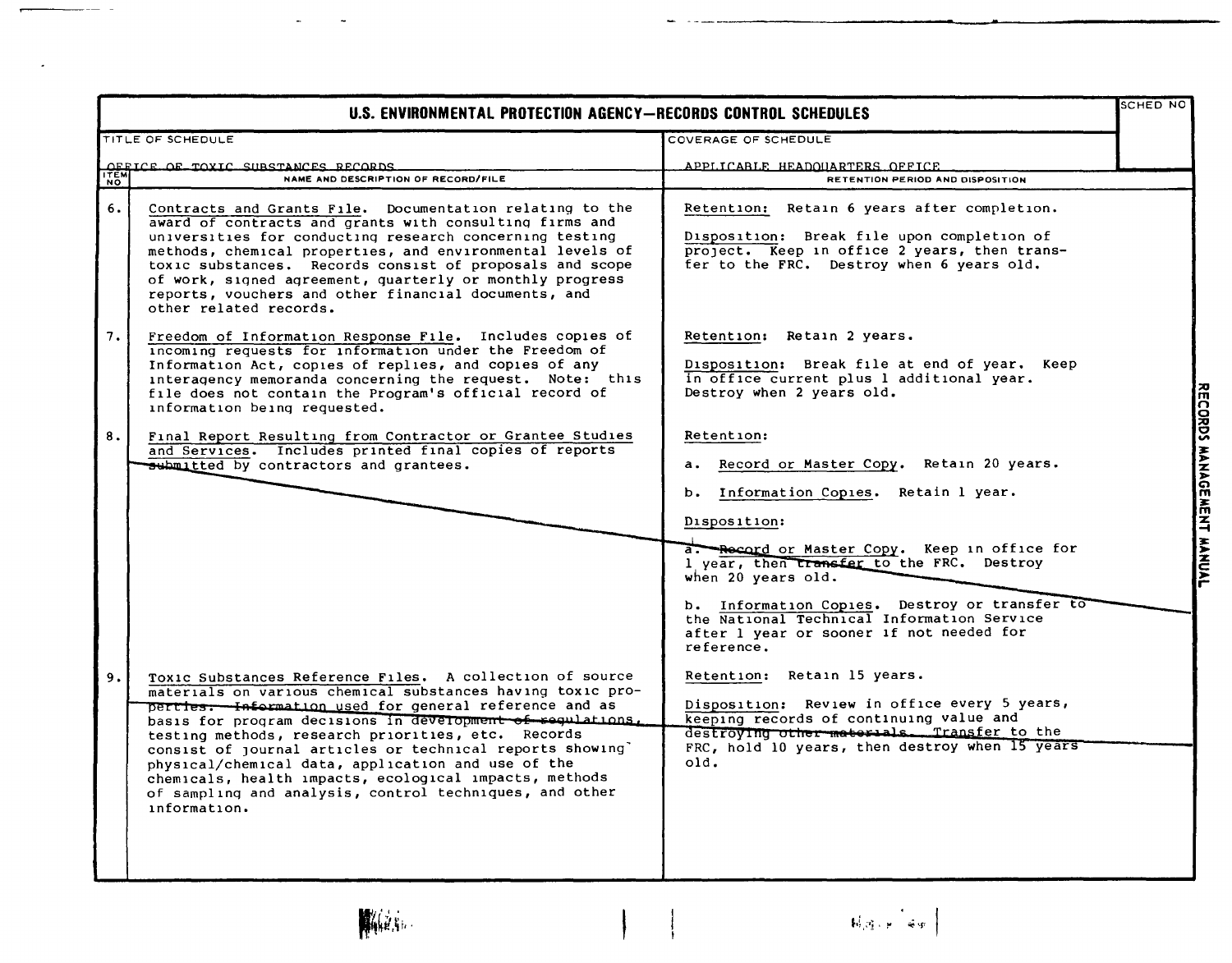|            | U.S. ENVIRONMENTAL PROTECTION AGENCY-RECORDS CONTROL SCHEDULES                                                                                                                                                                                                                                                                                                                                                                                |                                                                                                                                                                                                                                 | <b>SCHED NO</b>           |
|------------|-----------------------------------------------------------------------------------------------------------------------------------------------------------------------------------------------------------------------------------------------------------------------------------------------------------------------------------------------------------------------------------------------------------------------------------------------|---------------------------------------------------------------------------------------------------------------------------------------------------------------------------------------------------------------------------------|---------------------------|
|            | TITLE OF SCHEDULE                                                                                                                                                                                                                                                                                                                                                                                                                             | COVERAGE OF SCHEDULE                                                                                                                                                                                                            |                           |
|            | OFFICE OF TOXIC SUBSTANCES RECORDS                                                                                                                                                                                                                                                                                                                                                                                                            | APPLICABLE HEADQUARTERS OFFICE                                                                                                                                                                                                  |                           |
| <b>TEM</b> | NAME AND DESCRIPTION OF RECORD/FILE                                                                                                                                                                                                                                                                                                                                                                                                           | <b>RETENTION PERIOD AND DISPOSITION</b>                                                                                                                                                                                         |                           |
| 10. .      | Laboratory Test Methods File. A collection of source<br>materials on various analytical methods used in testing<br>chemical substances for toxicity. Records used in<br>determining the most appropriate and scientifically-<br>reliable method of premarket testing of toxic substances.<br>Records consist of journal articles, technical reports,<br>studies of other agencies and research groups, etc.                                   | Retention: Retain 15 years.<br>Disposition: Review in office every 5 years,<br>keeping records of continuing value and<br>destroying other materials. Transfer to the<br>FRC, hold It years, then destroy when 15<br>vears old. |                           |
| hı.        | In-House Special Studies Files. Contains documents re-<br>lated to conducting in-house special studies on toxic<br>substances. Studies cover topics such as environmental<br>levels of toxic substances such as PCB, disease corre-<br>lationstudies, etc.                                                                                                                                                                                    |                                                                                                                                                                                                                                 |                           |
|            | a. Final Reports. The Ludes printed or manuscript copy,<br>evaluation, and comments, if any-                                                                                                                                                                                                                                                                                                                                                  | Retention: Retain 20 years.<br>Disposition: Break file upon completion of<br>study. Keep in office 2 year, then transfer<br>to the FRC. Keep in the FRC for 18 years,<br>then destroy.                                          | RECORDS MANAGEMENT MANUAL |
|            | b. Working Papers. Includes records used in gathering<br>data for study and administrative records such as trip<br>reports and other expense records.                                                                                                                                                                                                                                                                                         | Retention: Retain 5 years.<br>Disposition: Break file upon completion of<br>study. Keep in office 1 year, then transfer<br>to the FRC. Destroy when 5 years old.                                                                |                           |
| 12.        | Legislation File. Includes records related to environ-<br>mental and toxic substances legislative proposals used for<br>Teview and comment. Included are Federal Water Pollution<br>Control Act (Sections 307a, 311, and 403), Safe Drinking<br>Water Act, and other legislation. Records consist of<br>proposed statutory language, strategy papers, proposed<br>list of substances to be controlled, comments, and other<br>related papers. | Retention: Retain 6 years.<br>Disposition: Break file every congressional<br>session. Keep in office for 6 years, then<br>destroy.                                                                                              |                           |
| 13.        | Standards, Requiations, and Guidelines Files. Includes<br>documents relating to the development of rules and regu-<br>lations providing for the control of toxic substances.<br>Records consist of transcripts and unpublished technical<br>background documents, work group agendas, meet ag notes,<br>minutes, technical reports, internal papers, Agency and<br>published comments, and other related records.                             |                                                                                                                                                                                                                                 |                           |

 $\mathcal{L}$ 



 $\frac{1}{2}$  ,  $\frac{1}{2}$ 

 $\blacksquare$ 

 $\hat{\mathbf{z}}$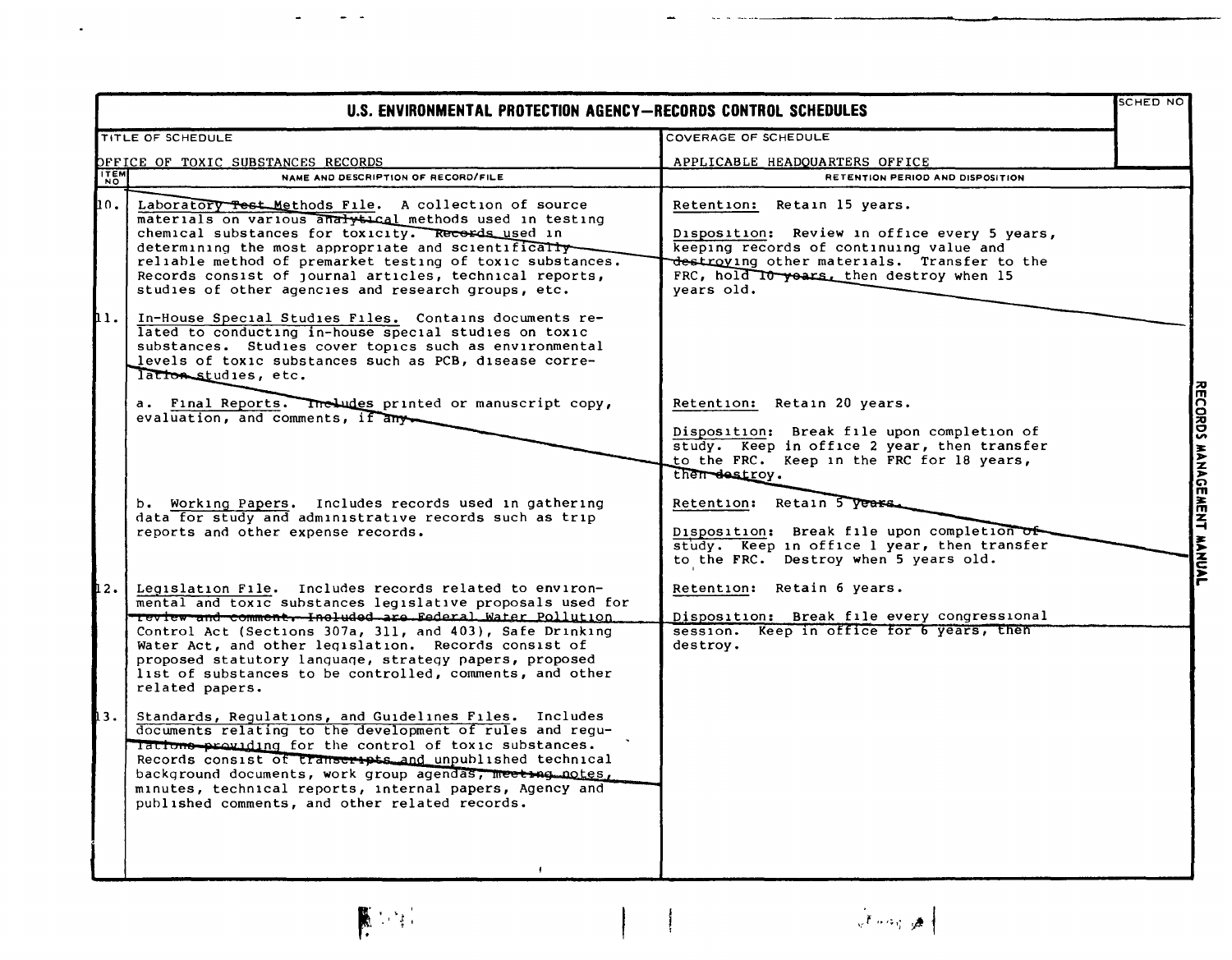| U.S. ENVIRONMENTAL PROTECTION AGENCY-RECORDS CONTROL SCHEDULES                                                |                                                                                                                                                                                                                                                                                                                                                                                                                                                                                                                                                                                                                                                                                                                                                                                                                                                                                                                                                                                                                                                                                                                                                                                                                                                                                                                                                           |  |
|---------------------------------------------------------------------------------------------------------------|-----------------------------------------------------------------------------------------------------------------------------------------------------------------------------------------------------------------------------------------------------------------------------------------------------------------------------------------------------------------------------------------------------------------------------------------------------------------------------------------------------------------------------------------------------------------------------------------------------------------------------------------------------------------------------------------------------------------------------------------------------------------------------------------------------------------------------------------------------------------------------------------------------------------------------------------------------------------------------------------------------------------------------------------------------------------------------------------------------------------------------------------------------------------------------------------------------------------------------------------------------------------------------------------------------------------------------------------------------------|--|
| TITLE OF SCHEDULE                                                                                             | COVERAGE OF SCHEDULE                                                                                                                                                                                                                                                                                                                                                                                                                                                                                                                                                                                                                                                                                                                                                                                                                                                                                                                                                                                                                                                                                                                                                                                                                                                                                                                                      |  |
|                                                                                                               | APPLICABLE HEADQUARTERS OFFICE                                                                                                                                                                                                                                                                                                                                                                                                                                                                                                                                                                                                                                                                                                                                                                                                                                                                                                                                                                                                                                                                                                                                                                                                                                                                                                                            |  |
| OFFICE OF TOXIC SUBSTANCES RECORDS<br>NAME AND DESCRIPTION OF RECORD/FILE                                     | RETENTION PERIOD AND DISPOSITION                                                                                                                                                                                                                                                                                                                                                                                                                                                                                                                                                                                                                                                                                                                                                                                                                                                                                                                                                                                                                                                                                                                                                                                                                                                                                                                          |  |
| a. TSCA Records Containing Confrdential Business<br>Information (CBI).<br>Public Files of TSCA Records.<br>b. | Retention:<br>a. Paper Records. Retain 1 year after<br>conversion to microform has been completed.<br>b. Microform Copy. Permanent.<br>Disposition:<br>a. Paper Records. Keep in office l year<br>after conversion to microform has been com-<br>pleted and microform is verified for com-<br>pleteness, then destroy.<br>b. Office Microform Copy. Keep working copy<br>in office until no longer needed, then destroy.<br>c. Permanent Microform Copy. Offer to NARS<br>when 20 years old a silver halide microform<br>plus one silver diazo, or vesicular duplicate.<br>Transter certified microfilm in cubic foot<br>blocks to WNRC for storage pending offer to<br>NARS.<br>Retention:<br>Paper Records. Retain 1 year after con-<br>version to microform has been completed.<br>b. Microform Copy. Permanent.<br>Disposition:<br>a. Paper Records. Keep in office 1 year after<br>conversion to microform has been completed<br>and microform is verified for completeness,<br>then destroy.<br>b. Office Microform Copy. Keep working copy<br>in office until no longer needed, then destroy.<br>c. Permanent Microform Copy. Ofter to NARS<br>when 20 years old a silver halide microform<br>plus one silver, diazo or vesicular duplicate.<br>Transfer certified microfilm in cubic foot<br>blocks to WNRC for storage pending offer to<br>NARS. |  |

-- ----- - - - ------ -------

 $\mathfrak{h}_!$ 

 $\bullet$ 

Г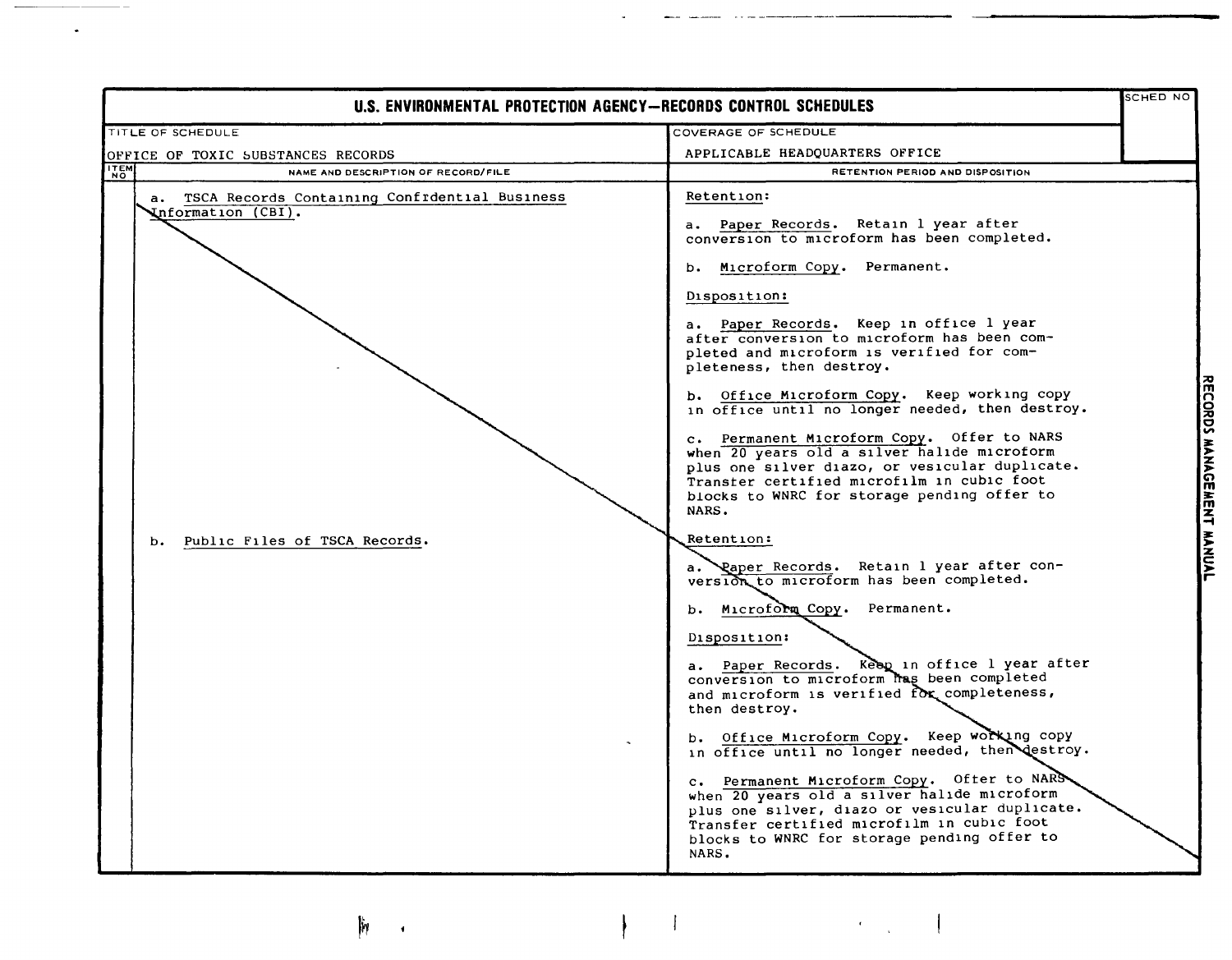| U.S. ENVIRONMENTAL PROTECTION AGENCY-RECORDS CONTROL SCHEDULES                                                                                                                                                                                                                                                                                                                                                                                                                                                                                                                                                                                                      |                                                                                                                                                                                                                                                                                                                                                                                                                                                                                                                                                                                                           | SCHED NO                  |
|---------------------------------------------------------------------------------------------------------------------------------------------------------------------------------------------------------------------------------------------------------------------------------------------------------------------------------------------------------------------------------------------------------------------------------------------------------------------------------------------------------------------------------------------------------------------------------------------------------------------------------------------------------------------|-----------------------------------------------------------------------------------------------------------------------------------------------------------------------------------------------------------------------------------------------------------------------------------------------------------------------------------------------------------------------------------------------------------------------------------------------------------------------------------------------------------------------------------------------------------------------------------------------------------|---------------------------|
| <b>TITLE OF SCHEDULE</b>                                                                                                                                                                                                                                                                                                                                                                                                                                                                                                                                                                                                                                            | COVERAGE OF SCHEDULE                                                                                                                                                                                                                                                                                                                                                                                                                                                                                                                                                                                      |                           |
| OFFICE OF TOXIC SUBSTANCES RECORDS                                                                                                                                                                                                                                                                                                                                                                                                                                                                                                                                                                                                                                  | APPLICABLE HEADQUARTERS OFFICE                                                                                                                                                                                                                                                                                                                                                                                                                                                                                                                                                                            |                           |
| <b>ITEM</b><br>NAME AND DESCRIPTION OF RECORD/FILE                                                                                                                                                                                                                                                                                                                                                                                                                                                                                                                                                                                                                  | RETENTION PERIOD AND DISPOSITION                                                                                                                                                                                                                                                                                                                                                                                                                                                                                                                                                                          |                           |
| Other Microform Copies.<br>$c_{\star}$                                                                                                                                                                                                                                                                                                                                                                                                                                                                                                                                                                                                                              | Retention: As below.                                                                                                                                                                                                                                                                                                                                                                                                                                                                                                                                                                                      |                           |
| <b>Environmental Impact Statement Review and Comment File.</b><br>14.1<br>Includes staff comments on environmental impact statements<br>review by toxic substances program staff.<br>15.<br>TSCA Chemical Inventory File. Contains documentation<br>relating to the inventory of chemicals pursuant to<br>Section 5 of the Toxic Substances Control Act. Records<br>consist of TSCA Chemical Substance Inventory Report<br>(EPA Forms +10-3B & 7710-3C), correspondence between<br>EPA and the submatter, corrected data and replacement<br>of data submitted, and other related records.<br>a. TSCA Records Containing Confidential Business<br>Information (CBI). | Disposition: Destroy when no longer needed.<br>Retention: Retain 5 years.<br>Disposition: Break file upon completion of<br>review. Keep in office for 5 years, then<br>destroy.<br>Retention:<br>a. Paper Records. Retain 1 year after con-<br>version to microform has been completed.<br>b. Microform Copy. Permanent.<br>Disposition:<br>a. Paper Records. Keep in office 1 year after<br>conversion to microform has been completed and<br>microform is verified for completeness, then<br>destroy.<br>b. Office Microform Copy. Reep working copy<br>in office until no longer needed, then destroy. | RECORDS MANAGEMENT MANUAL |
|                                                                                                                                                                                                                                                                                                                                                                                                                                                                                                                                                                                                                                                                     | c. Permanent Microform Copy. Offer to NARS.<br>when 20 years old a silver halide microform and<br>one silver diazo or vesicular duplicate.<br>Transfer certified microfilm in cubic foot<br>blocks to WNRC for storage pending offer to<br>NARS.                                                                                                                                                                                                                                                                                                                                                          |                           |
|                                                                                                                                                                                                                                                                                                                                                                                                                                                                                                                                                                                                                                                                     |                                                                                                                                                                                                                                                                                                                                                                                                                                                                                                                                                                                                           |                           |

 $|\mathbb{P}^{3,2}|\rightarrow$ 

 $\epsilon$ 

 $\bullet$ 

 $\ddot{\phantom{a}}$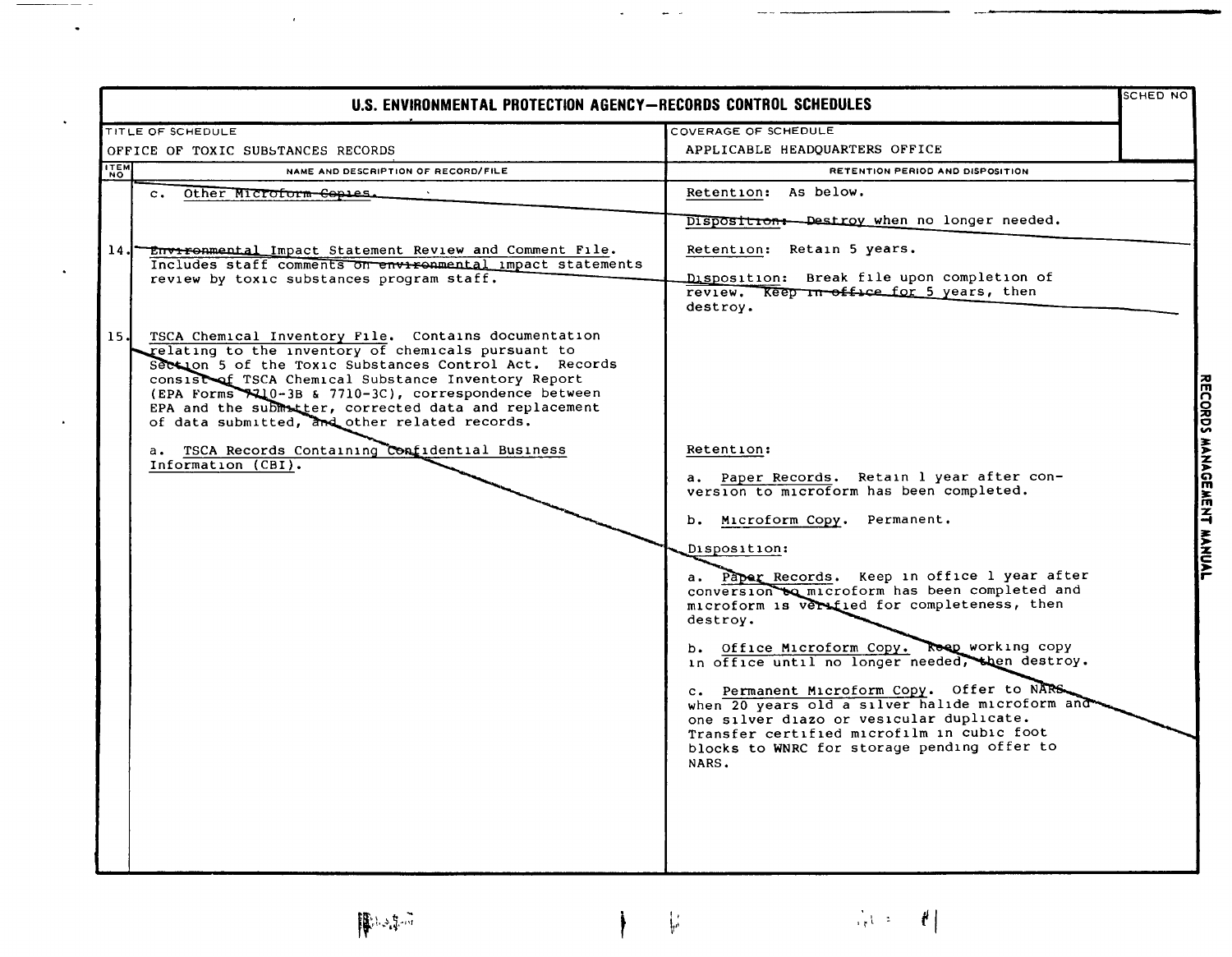| SCHED NO<br><b>U.S. ENVIRONMENTAL PROTECTION AGENCY-RECORDS CONTROL SCHEDULES</b>                                                                                                                                                                                                                                                                                                                                                                                                                                                                                                                                                                                                                                                                                                                                                                                                                                                                                                  |                                                                                                                                                                                                                                                                                                                                                                                                                                                                                                                                                                                                                                                                                                                                                      |  |
|------------------------------------------------------------------------------------------------------------------------------------------------------------------------------------------------------------------------------------------------------------------------------------------------------------------------------------------------------------------------------------------------------------------------------------------------------------------------------------------------------------------------------------------------------------------------------------------------------------------------------------------------------------------------------------------------------------------------------------------------------------------------------------------------------------------------------------------------------------------------------------------------------------------------------------------------------------------------------------|------------------------------------------------------------------------------------------------------------------------------------------------------------------------------------------------------------------------------------------------------------------------------------------------------------------------------------------------------------------------------------------------------------------------------------------------------------------------------------------------------------------------------------------------------------------------------------------------------------------------------------------------------------------------------------------------------------------------------------------------------|--|
| TITLE OF SCHEDULE<br>OFFICE OF TOXIC SUBSTANCES RECORDS                                                                                                                                                                                                                                                                                                                                                                                                                                                                                                                                                                                                                                                                                                                                                                                                                                                                                                                            | COVERAGE OF SCHEDULE<br>APPLICABLE HEADQUARTERS OFFICE                                                                                                                                                                                                                                                                                                                                                                                                                                                                                                                                                                                                                                                                                               |  |
| <b>ITEM</b><br>NAME AND DESCRIPTION OF RECORD/FILE                                                                                                                                                                                                                                                                                                                                                                                                                                                                                                                                                                                                                                                                                                                                                                                                                                                                                                                                 | RETENTION PERIOD AND DISPOSITION                                                                                                                                                                                                                                                                                                                                                                                                                                                                                                                                                                                                                                                                                                                     |  |
| TSCA Records Not Containing Confidential Business<br>.ь.<br>Information (CBI).<br>Other Microform Copies.<br>$\mathbf{C}$ .<br>16.<br>Premanufacturing Notice Files. Contains documentation<br>used in the review/approval of new chemicals to be<br>manufactured and distributed for commercial purposes in<br>the United States pursuant to Section 5 of the Toxic<br>Substances Control Act. Includes documents which describe<br>chemical identity, uses, and exposure data; test data and<br>descriptions of other data related to the effects on<br>health and the environment of the manufacture, processing,<br>distribution in commerce, use and disposal of the new<br>chemical. Also, includes scientific review and evaluation<br>of the new chemical, approval for the chemical to be<br>manufactured, or the decision to ban the production and '<br>use of the chemical, and a copy of the F.R. notice which<br>provides information to the public on the chemical. | Retention:<br>a. Paper Records. Retain 1 year after con-<br>version to microform has been completed.<br>Microform Copy. Permanent.<br>b.<br>Disposition:<br>a. Paper Records. Keep in office for 1 year<br>after conversion to microform has been completed<br>and microform is verified for completeness,<br>then destroy.<br>Office Microform Copy. Keep working copy<br>in effice until no longer needed, then destroy.<br>c. Permanent Microform Copy. Offer to NARS<br>when 20 years old a silver halide microform<br>and one silver diazo or vesicular duplicate.<br>Transfer certified micrortin in cubic foot<br>blocks to WNRC for storage pending offer to<br>NARS.<br>Retention: As below.<br>Disposition: Destroy when no longer needed. |  |

 $\mathcal{R}$ 

 $\mathcal{A}$ 

 $\label{eq:G} \mathbf{q}=\left\{ \mathbf{b}_{\mathbf{q}}\left(\mathbf{b}_{\mathbf{q}}\right)^{\top}\mathbf{b}_{\mathbf{q}}\left(\mathbf{b}_{\mathbf{q}}\right)^{\top}\mathbf{c}_{\mathbf{q}}\left(\mathbf{b}_{\mathbf{q}}\right)^{\top}\right\}$ 

 $\parallel$  45

 $\bullet$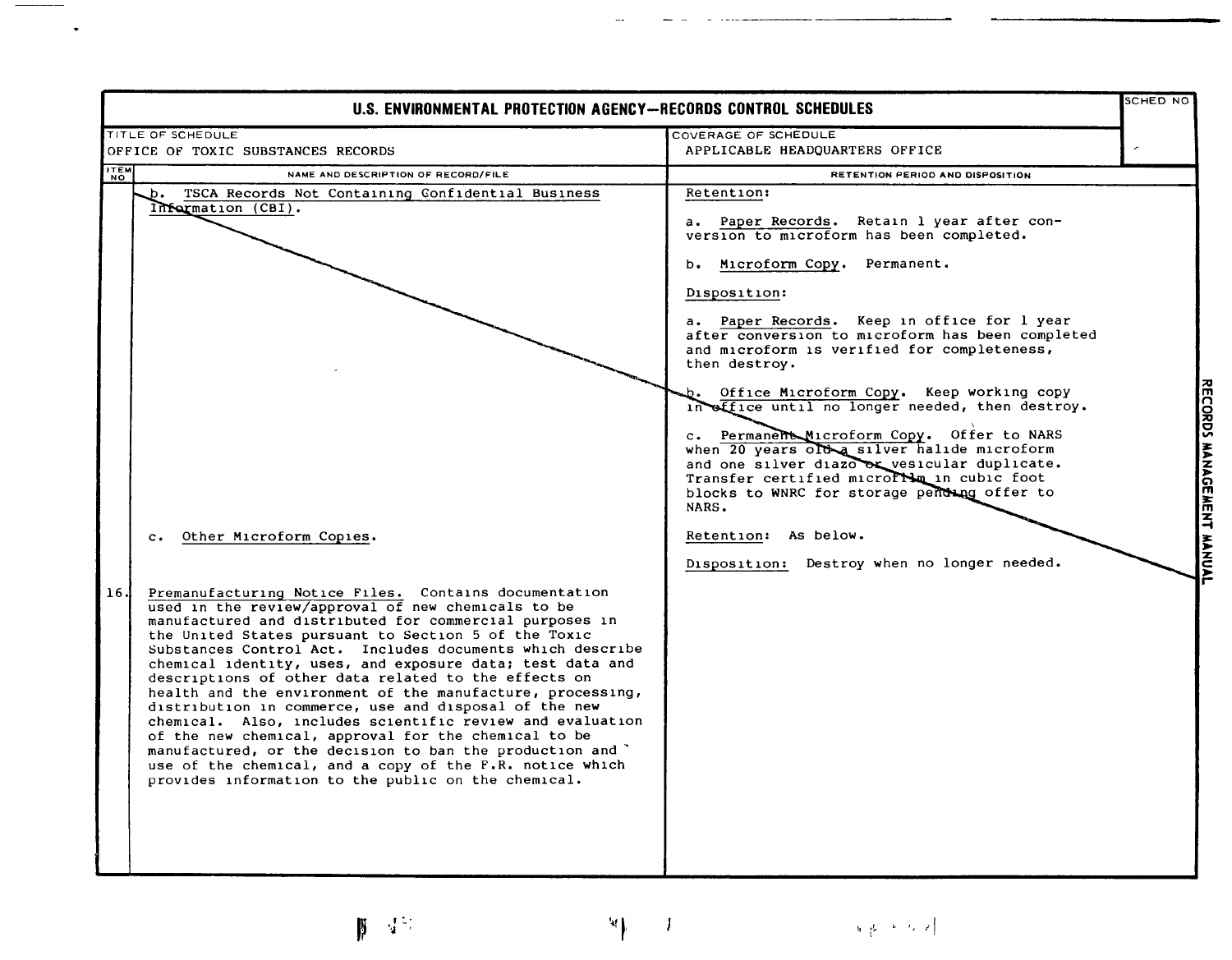| SCHED NO<br>U.S. ENVIRONMENTAL PROTECTION AGENCY-RECORDS CONTROL SCHEDULES |                                                                        |                                                                                                                                                                                                                                                 |  |                           |
|----------------------------------------------------------------------------|------------------------------------------------------------------------|-------------------------------------------------------------------------------------------------------------------------------------------------------------------------------------------------------------------------------------------------|--|---------------------------|
|                                                                            | TITLE OF SCHEDULE                                                      | COVERAGE OF SCHEDULE                                                                                                                                                                                                                            |  |                           |
|                                                                            | OFFICE OF TOXIC SUBSTANCES RECORDS                                     | APPLICABLE HEADQUARTERS OFFICE                                                                                                                                                                                                                  |  |                           |
| <b>ITEM</b>                                                                | NAME AND DESCRIPTION OF RECORD/FILE                                    | RETENTION PERIOD AND DISPOSITION                                                                                                                                                                                                                |  |                           |
|                                                                            | a. TSCA Records Containing Confidential Business<br>Information (CBI). | Retention:<br>a. Paper Records. Retain 6 months after<br>conversion to microform has been completed.                                                                                                                                            |  |                           |
|                                                                            |                                                                        | b. Microform Copy. Permanent.                                                                                                                                                                                                                   |  |                           |
|                                                                            |                                                                        | Disposition:                                                                                                                                                                                                                                    |  |                           |
|                                                                            |                                                                        | a. Paper Records. Keep in office 6 months<br>after conversion to microform has been com-<br>pleted and microform is verified for com-<br>pleteness, then destroy.                                                                               |  |                           |
|                                                                            |                                                                        | b. Office Microform Copy. Keep working copy<br>in office until no longer needed, then destroy.                                                                                                                                                  |  |                           |
|                                                                            |                                                                        | c. Permanent Microform Copy. Offer to NARS<br>when 20 years old a silver halide microform<br>plus one silver diazo or vesicular duplicate.<br>Transfer verified microfilm in cubic foot<br>blocks to WNRC for storage pending offer to<br>NARS. |  | RECORDS MANAGEMENT MANUAL |
|                                                                            | Public Files of TSCA Records.<br>$b -$                                 | Retention:                                                                                                                                                                                                                                      |  |                           |
|                                                                            |                                                                        | a. Paper Records. Retain 6 years after con-<br>version to microform has been completed.                                                                                                                                                         |  |                           |
|                                                                            |                                                                        | b. Microform Copy. Permanent.                                                                                                                                                                                                                   |  |                           |
|                                                                            |                                                                        | Disposition:                                                                                                                                                                                                                                    |  |                           |
|                                                                            |                                                                        | a. Paper Records. Keep in office 6 months<br>after conversion to microform has been com-<br>pleted and microform is verified for complete-<br>ness, then destroy.                                                                               |  |                           |
|                                                                            |                                                                        | b. Office Microform Copy. Keep working copy<br>in office until no longer needed, then destroy.                                                                                                                                                  |  |                           |
|                                                                            |                                                                        | c. Permanent Microform Copy. Offer to NARS<br>when 20 years old a silver halide microform<br>plus one silver diazo or vesicular duplicate.<br>Transfer verified microfilm in cubic foot<br>blocks to WNRC for storage pending offer to<br>NARS. |  |                           |

 $\overline{\mathcal{I}}$ 

 $-$ 

 $\sim$   $\sim$ 

 $\bullet$ 

 $\frac{1}{2}$ 

 $\frac{\partial \mathbf{r}}{\partial \mathbf{r}}$  ,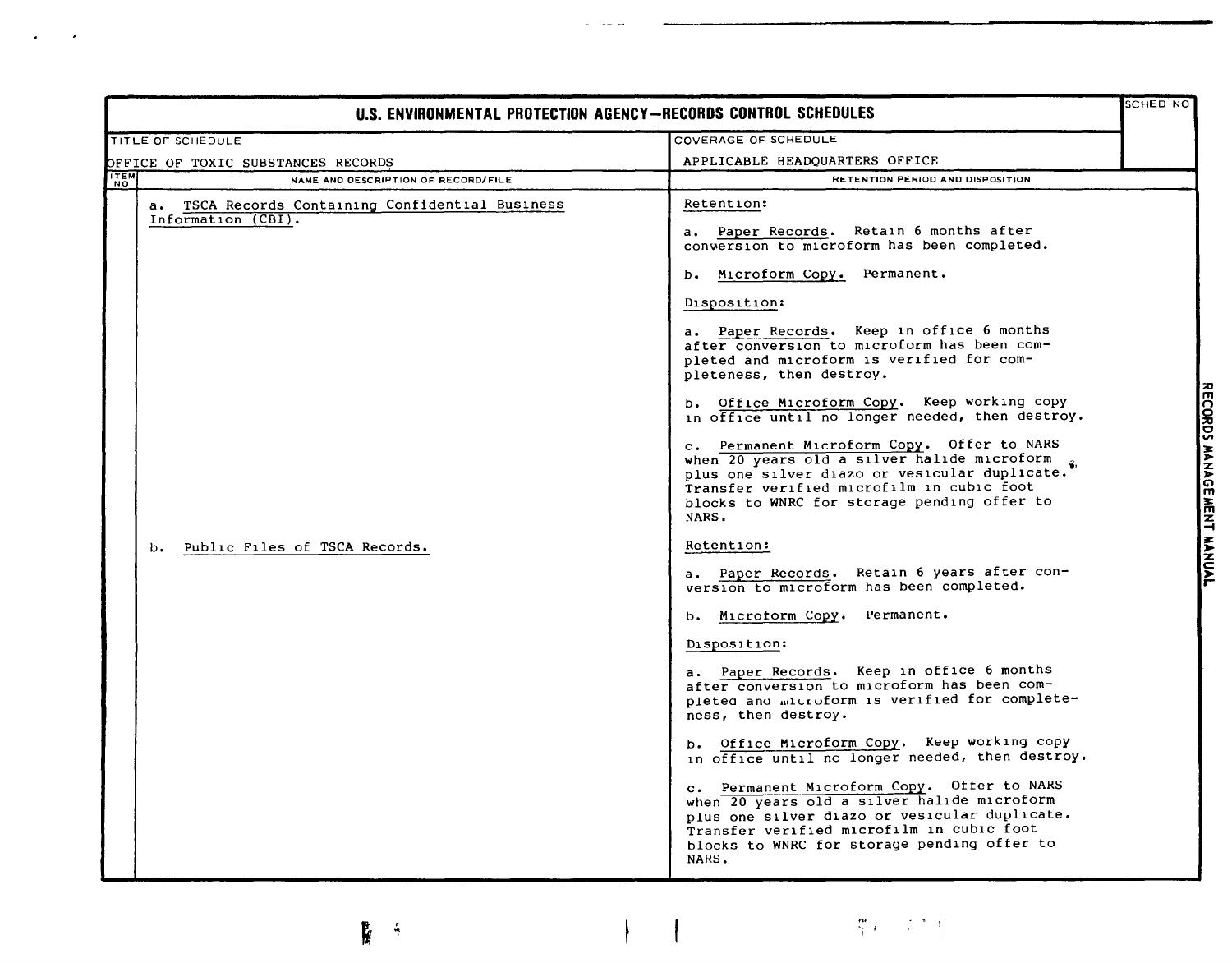| U.S. ENVIRONMENTAL PROTECTION AGENCY-RECORDS CONTROL SCHEDULES |                                                                                                                                                                                                                                                                                                                                                                       |                                                                                                                                                                                                                                                                                                                                                   | SCHED NO |                           |
|----------------------------------------------------------------|-----------------------------------------------------------------------------------------------------------------------------------------------------------------------------------------------------------------------------------------------------------------------------------------------------------------------------------------------------------------------|---------------------------------------------------------------------------------------------------------------------------------------------------------------------------------------------------------------------------------------------------------------------------------------------------------------------------------------------------|----------|---------------------------|
|                                                                | TITLE OF SCHEDULE                                                                                                                                                                                                                                                                                                                                                     | COVERAGE OF SCHEDULE                                                                                                                                                                                                                                                                                                                              |          |                           |
| OFFICE OF TOXIC SUBSTANCES RECORDS                             |                                                                                                                                                                                                                                                                                                                                                                       | APPLICABLE HEADOUARTERS OFFICE                                                                                                                                                                                                                                                                                                                    |          |                           |
| <b>ITEM</b>                                                    | NAME AND DESCRIPTION OF RECORD/FILE                                                                                                                                                                                                                                                                                                                                   | RETENTION PERIOD AND DISPOSITION                                                                                                                                                                                                                                                                                                                  |          |                           |
|                                                                | Other Microform Copies<br>$c \cdot$                                                                                                                                                                                                                                                                                                                                   | Retention: As below.<br>Disposition: Destroy when no longer needed                                                                                                                                                                                                                                                                                |          |                           |
| 17.                                                            | Section 8 Files. Contains CBI documents pertaining to a<br>variety of chemicals for which reporting and record<br>retention requirements were established pursuant to<br>Section 8(a) and (d) of the Toxic Substances Control<br>Act. The information for these documents is as follows:                                                                              |                                                                                                                                                                                                                                                                                                                                                   |          |                           |
|                                                                | a. Section 8(a) Files. Data provided by chemical<br>manufacturers on the Preliminary Assessment Information form<br>and microfiched by EPA. Data includes identification of the<br>chemical, the manufacturing plant site, the plant site<br>activities, the manufacturer's products, and the customers'<br>users and products, market names, and process categories. | Retention:<br>a. Paper Records. Retain 6 months after<br>conversion to microform has been completed.<br>Microform Copy. Permanent.<br>b. .                                                                                                                                                                                                        |          |                           |
|                                                                |                                                                                                                                                                                                                                                                                                                                                                       | Disposition:<br>a. Paper Records. Keep in office 6 months<br>after conversion to microform has been com-<br>pleted and microform is verified for com-<br>pleteness, then destroy.                                                                                                                                                                 |          | RECORDS MANAGEMENT MANUAL |
|                                                                |                                                                                                                                                                                                                                                                                                                                                                       | b. Office Microform Copy. Keep working copy<br>in office until no longer needed, then destroy.<br>c. Permanent Microform Copy. Offer to NARS<br>when 20 years old a silver halide microform<br>plus one silver diazo or vesicular duplicate.<br>Transfer verified microfilm in cubic foot<br>blocks to WNRC for storage pending offer to<br>NARS. |          |                           |
|                                                                | b. Section 8(d) Files. Health and safety studies submitted<br>by chemical manufacturers, including physical and chemical<br>tests and laboratory animals studies (toxicity, carcino-<br>genicity, skin sensitization, inhalation, and mutagencity).                                                                                                                   | Retention:<br>a. Paper Records. Retain 6 months after<br>conversion to microform has been completed.<br>Microform Copy. Permanent.<br>b.                                                                                                                                                                                                          |          |                           |



 $\mathbb{R}^2$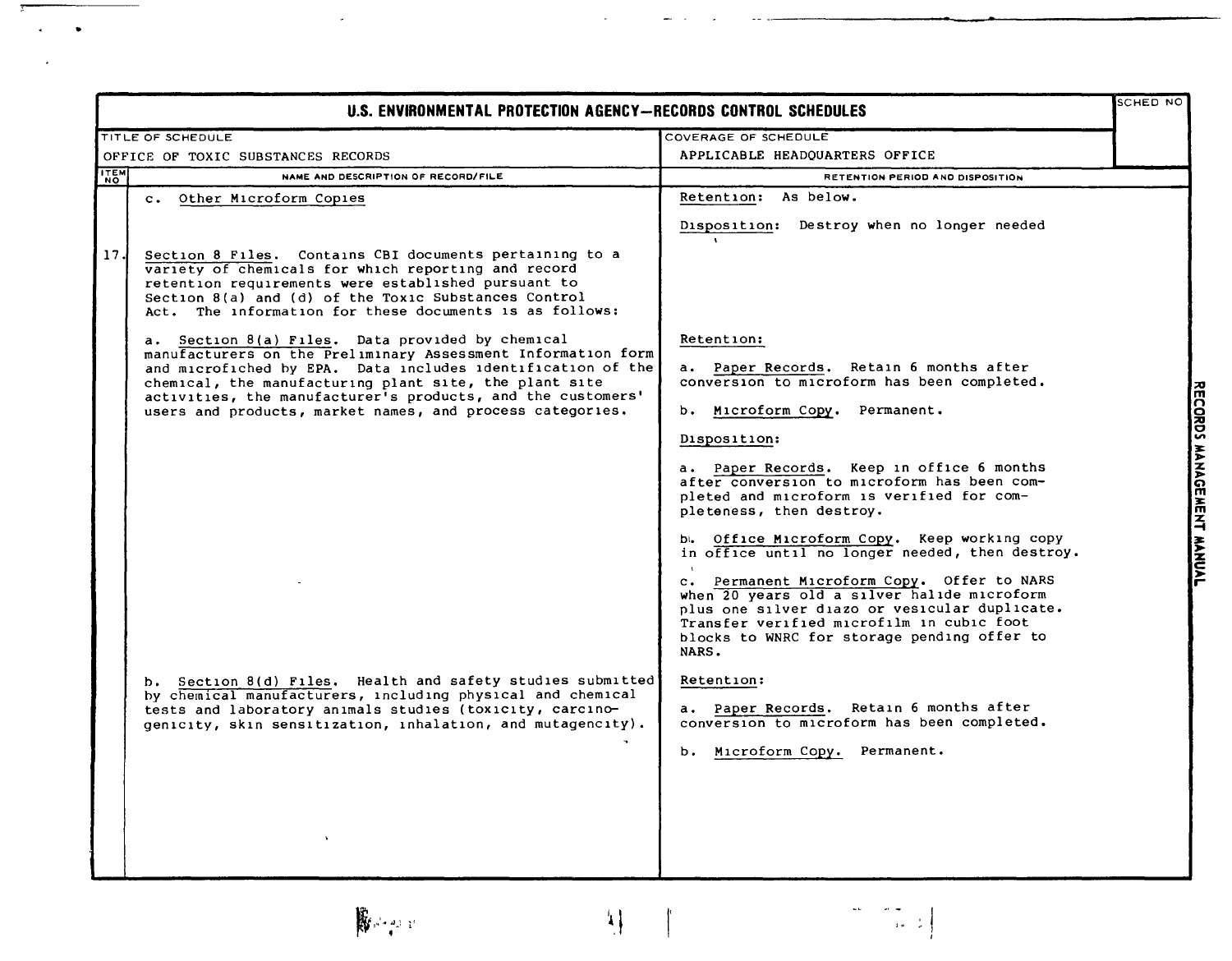| SCHED NO<br>U.S. ENVIRONMENTAL PROTECTION AGENCY-RECORDS CONTROL SCHEDULES                                                                                                                                                                                                                                                                                                                                                   |                                                                                                                                                                                                                                                                                                                                                                                                                                                                                                                                                                                                                                                                                                                                                                                                                                                                                                                                                                                                                                                                                                                                                                                                                           |                           |
|------------------------------------------------------------------------------------------------------------------------------------------------------------------------------------------------------------------------------------------------------------------------------------------------------------------------------------------------------------------------------------------------------------------------------|---------------------------------------------------------------------------------------------------------------------------------------------------------------------------------------------------------------------------------------------------------------------------------------------------------------------------------------------------------------------------------------------------------------------------------------------------------------------------------------------------------------------------------------------------------------------------------------------------------------------------------------------------------------------------------------------------------------------------------------------------------------------------------------------------------------------------------------------------------------------------------------------------------------------------------------------------------------------------------------------------------------------------------------------------------------------------------------------------------------------------------------------------------------------------------------------------------------------------|---------------------------|
| TITLE OF SCHEDULE                                                                                                                                                                                                                                                                                                                                                                                                            | COVERAGE OF SCHEDULE                                                                                                                                                                                                                                                                                                                                                                                                                                                                                                                                                                                                                                                                                                                                                                                                                                                                                                                                                                                                                                                                                                                                                                                                      |                           |
| OFFICE OF TOXIC SUBSTANCES RECORDS                                                                                                                                                                                                                                                                                                                                                                                           | APPLICABLE HEADQUARTERS OFFICE                                                                                                                                                                                                                                                                                                                                                                                                                                                                                                                                                                                                                                                                                                                                                                                                                                                                                                                                                                                                                                                                                                                                                                                            |                           |
| <b>ITEM</b><br>NAME AND DESCRIPTION OF RECORD/FILE                                                                                                                                                                                                                                                                                                                                                                           | RETENTION PERIOD AND DISPOSITION                                                                                                                                                                                                                                                                                                                                                                                                                                                                                                                                                                                                                                                                                                                                                                                                                                                                                                                                                                                                                                                                                                                                                                                          |                           |
| c. Asbestos Files. Data provided by asbestos manu-<br>facturers, processors and importers on asbestos production,<br>importation, exportation, processing, worker exposure<br>waste and disposal and pollution control. The data<br>were reported on EPA form 7710-36 Reporting Chemical<br>and Industrial Users of Asbestos and EPA form 7710-37<br>Reporting Secondary Processing and Importation of<br>Asbestos Mixtures. | Disposition:<br>a. Paper Records. Keep in office 6 months<br>after conversion to microform has been com-<br>pleted and microform is verified for com-<br>pleteness, then destroy.<br>b. Office Microform Copy. Keep working copy<br>in office until no longer needed, then destroy.<br>c. Permanent Microform Copy. Offer to NARS<br>when 20 years old a silver halide microform<br>plus one silver diazo or vesicular duplicate.<br>Transfer verified microfilm in cubic foot<br>blocks to WNRC for storage pending offer to<br>NARS.<br>Retention:<br>a. Paper Records. Retain 6 months after<br>conversion to microform has been completed.<br>b. Microform Copy. Permanent.<br>Disposition:<br>a. Paper Records. Keep in office 6 months<br>after conversion to microform has been com-<br>pleted and microform is verified for com-<br>pleteness, then destroy.<br>b. Office Microform Copy. Keep working copy<br>in office until no longer needed, then destroy.<br>c. Permanent Microform Copy. Offer to NARS<br>when 20 years old a silver halide microform<br>plus one silver diazo or vesicular duplicate.<br>Transfer verified microfilm in cubic foot<br>blocks to WNRC for storage pending offer to<br>NARS. | RECORDS MANAGEMENT MANUAL |

 $\mathbb{R}^{n \times n}$  ,  $r \in \mathbb{R}^{n}$ 

•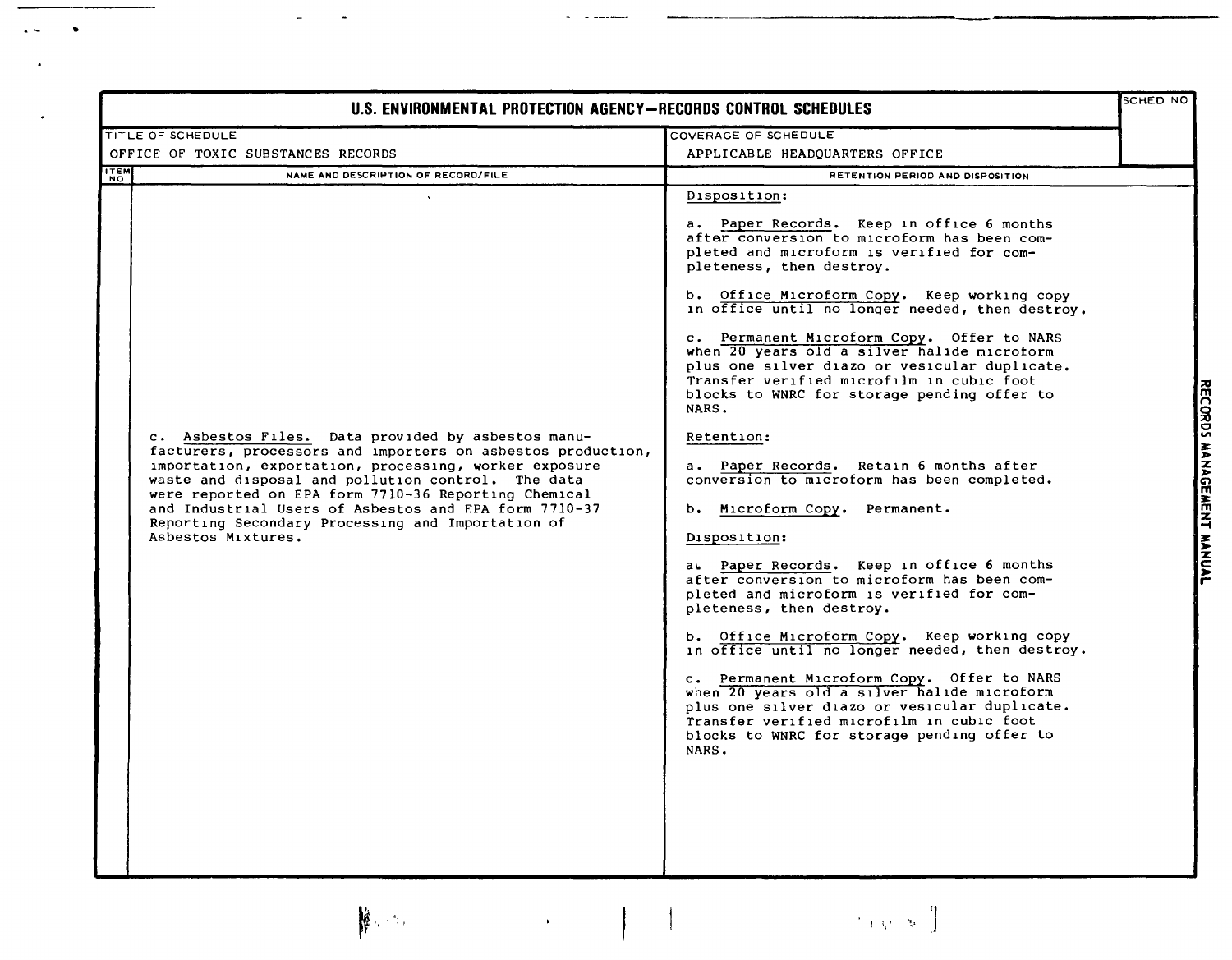Atch to 51 115 (Pevised Item Numhers compared to Prevlous Items Numbers)

· -

Tltle Of Schedule: Offlce of Toxic Substances Records

 $r^2$ 

 $\frac{1}{2}$ 

 $\bar{\ell}$ 

|                | REVISED ITEM NUMBER | PREVIOUS ITEM/SCHEDULE NUMBER |
|----------------|---------------------|-------------------------------|
| $\mathbf 1$    | (New)               | Appendix C, Schedule 20       |
|                |                     |                               |
| $\mathbf 2$    | (New)               |                               |
| $\mathsf{3}$   |                     | $\overline{c}$                |
| $\pmb{4}$      |                     | $\mathbf 1$                   |
| $\overline{5}$ | (New)               |                               |
| $\epsilon$     |                     | 3                             |
| $\sqrt{ }$     | (new)               |                               |
| $\bf 8$        |                     | $\pmb{4}$                     |
| $\mathbf 9$    |                     | 5                             |
| ${\tt l0}$     |                     | 6                             |
| $11\,$         |                     | $\overline{7}$                |
| $12\,$         |                     | 8                             |
| $13\,$         |                     | 9                             |
| $14\,$         |                     | $10\,$                        |
| $15\,$         |                     | $14\,$                        |
| $16\,$         | (New)               |                               |
| $17\,$         | (New)               |                               |